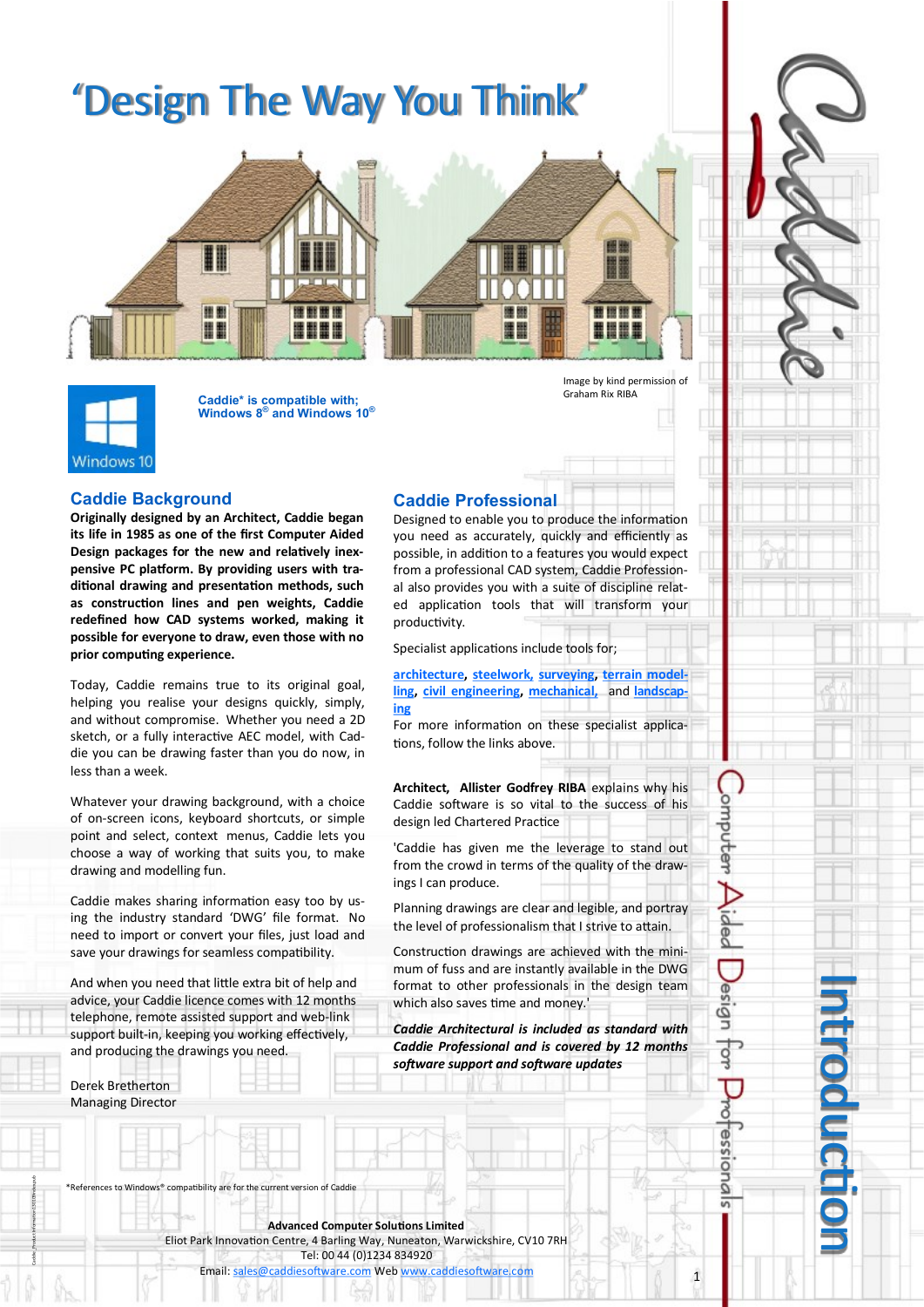# Architectural Applications

**With a range of specialist applications covering all aspects of the construction industry, Caddie Professional provides a total solution for the architectural designer**

## **Caddie Architectural**

Caddie Architectural provides you with the tools you need to make the most of the time you get to design. Whether you want to create a 3D building model, or simply produce a set of plans, sections and elevations, Caddie Architectural makes it easy to produce the drawings you need to satisfy clients, planners and building control



## **drawing format**

When you draw and model using Caddie you can be secure in the knowledge that you are working in the industry stand-

ard DWG drawing format that makes sharing drawings and information easy.

## **AEC modelling tools**

Produce a complete 3D model of your design in less time than it takes to draw out a 2D plan

## **Country specific content**

Caddie AEC provides you with an out of the box solution to modelling your designs in 3D without the need to spend days or weeks configuring the walls, doors and windows for the way you build

### **Parametric modelling for maximum flexibility**

Create and amend your designs without the need to redraw, making changes to your building model that update in your plans, sections and elevations at the click of your mouse

## **Automatic roof generation**

Define the pitch, overhang and eaves then add a roof to your building with just 2 clicks, adding gables, hips and bonnet hips to create the roof design you need in seconds

## **Add 3D Stairs to your designs**

Add straight, spiral, U-shaped and multi-landing stairs to your building models quickly and easily.

\*References to Windows® compatibility are for the current version of Caddie

Choose the type of stair you want, indicate its position and be rewarded with a full parametric 3D stair

#### **Generate plans, sections and elevations of your designs automatically**

Draw out your building using Caddie's AEC tools then create the floor plans, sections and elevations automatically, and if you amend your design, simply hit the regenerate and watch them update

### **Comprehensive 2D architectural tools**

Caddie Professional also includes a comprehensive array of architectural plan, section and elevation tools that speed up 2D drafting too.

#### **Walls, doors and windows**

Save time by drawing solid and cavity walls that

come pre-hatched, inserting doors and windows of any size automatically without the need to trim, and create stud walls instantly without the need to copy or array

## **Automatic Sectioning tools**

Draw sections through your buildings quickly and easily from 2D drawings

using Caddie's section tools including walls, windows, roofs, floors and staircases and portal frames

## **Elevational features tools**

Add detail to your elevations with Caddie's brick arch and soldier tools

## **Artistic Tools for 'Hand-finishing' drawings**

Create drawings that reflect the character of your designs and your own presentation, including Artistic tools to provide that 'hand-drawn' look

## **Automatic scheduling**

Schedule doors, windows, areas and volumes from your drawings at the click of a mouse or pen

#### **Electrical and fire annotation**

Create electrical and fire layout drawings with automatic scheduling

#### **Triangulation tools**

Plot surveys of irregular buildings quickly and easily with Caddie's triangulation tools

## **Comprehensive Symbol and Block Libraries**

Choose from a comprehensive range of pre-drawn symbols including people, trees, cars, sanitary ware and more to give your drawing that professional polish.



Eliot Park Innovation Centre, 4 Barling Way, Nuneaton, Warwickshire, CV10 7RH Tel: 00 44 (0)1234 834920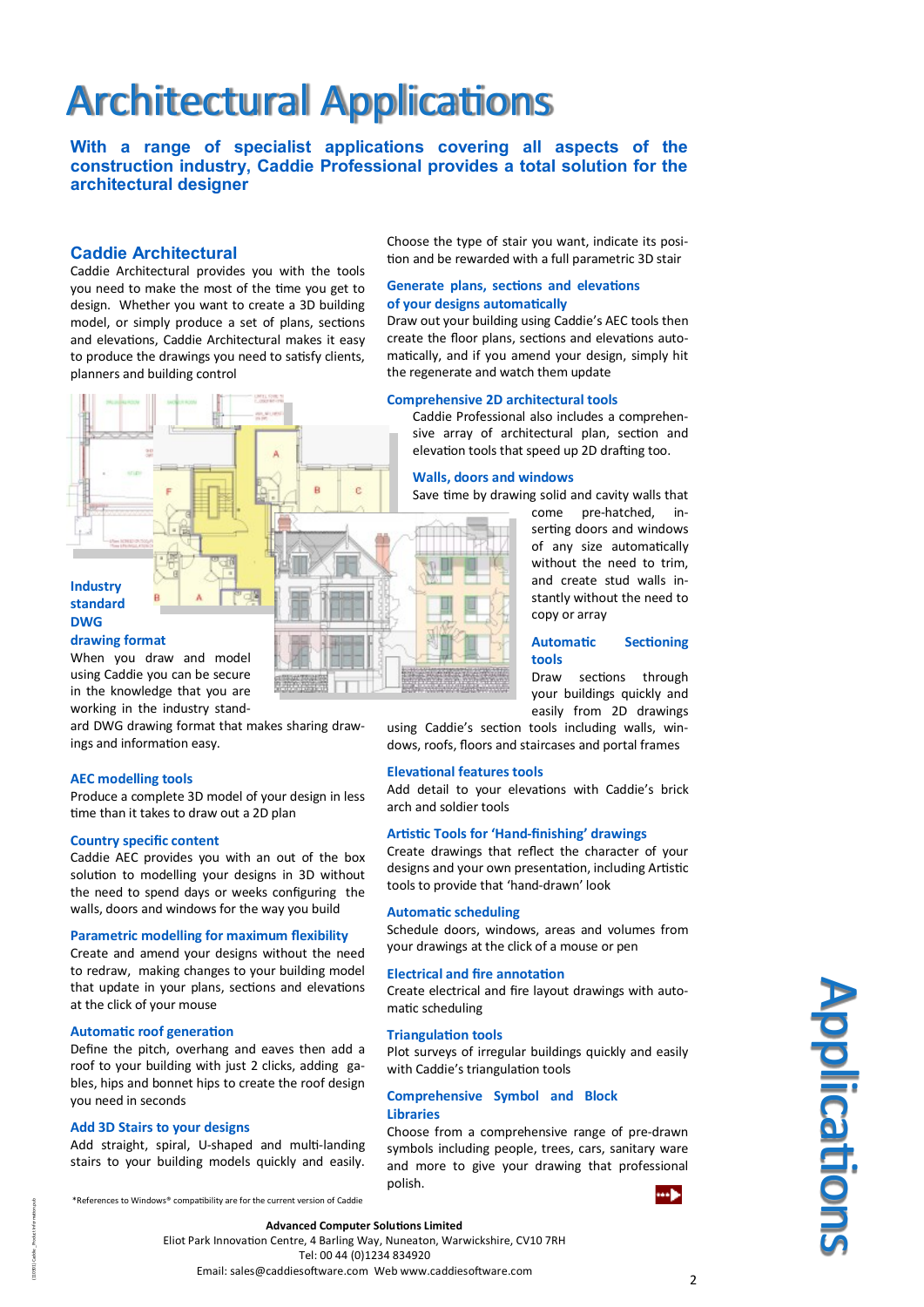# Digital Terrain Modelling



**Produce A 3D Terrain Model From A 2D Site Drawing - IN Minutes, NOT Hours**

## **Create Contours, Calculate Cut & Fill Volumes, Generate Vertical Sections**



**Caddie's Digital Terrain Modelling Application has been specifically designed to address the problems faced by designers when dealing with uneven, contoured and sloping sites. Problems brought about by the need to both visualise these sites and the challenges they offer, and to describe them in the form of drawings and three-dimensional models, as quickly, easily and accurately as possible.**

With direct input and conversion of data minimizing transcription and plotting errors, Caddie saves time and reduces the risk of human error.

## Providing:

(110301) Caddie \_Product Information.pub

- Direct input of Total Station drawings from site surveyors and mapping providers such as Promap® using 'DWG' (Caddie's native drawing format) and 'DXF' to form base drawings.
- Import of spreadsheet, text file and GPS data along with conversion and plotting as gridcoordinates to define site features and boundaries.
- Insertion of photographs and direct download from satellite web sites such as Google Earth® for montage compositions and enhanced contextual presentation.
- Automatic generation of point heights from 2D survey drawings to illustrate 3D site features
- Automatic creation of 3D TIN (Triangular Irregular Network) from 3D points to model the site surface and provide form to the raw survey spot heights.
- Automatic generation of site contours with height labelling to provide a 2D representation of 3D site make-up.
- Automated level adjustment of 3D site models to provide the basis of site modifications.
- Automated optimisation of cut and fill operations, with in-built factoring for soil type, to help reduce transport of material to and from site and minimize environmental impact.
- Automatic site section generation complete with reference heights and datum marker to allow for more effective evaluation and utilization of a site's natural terrain.
- Conversion of 3D TIN models to 3D Meshes for enhanced rendering and smoothing of the site topography.



\*References to Windows® compatibility are for the current version of Caddie